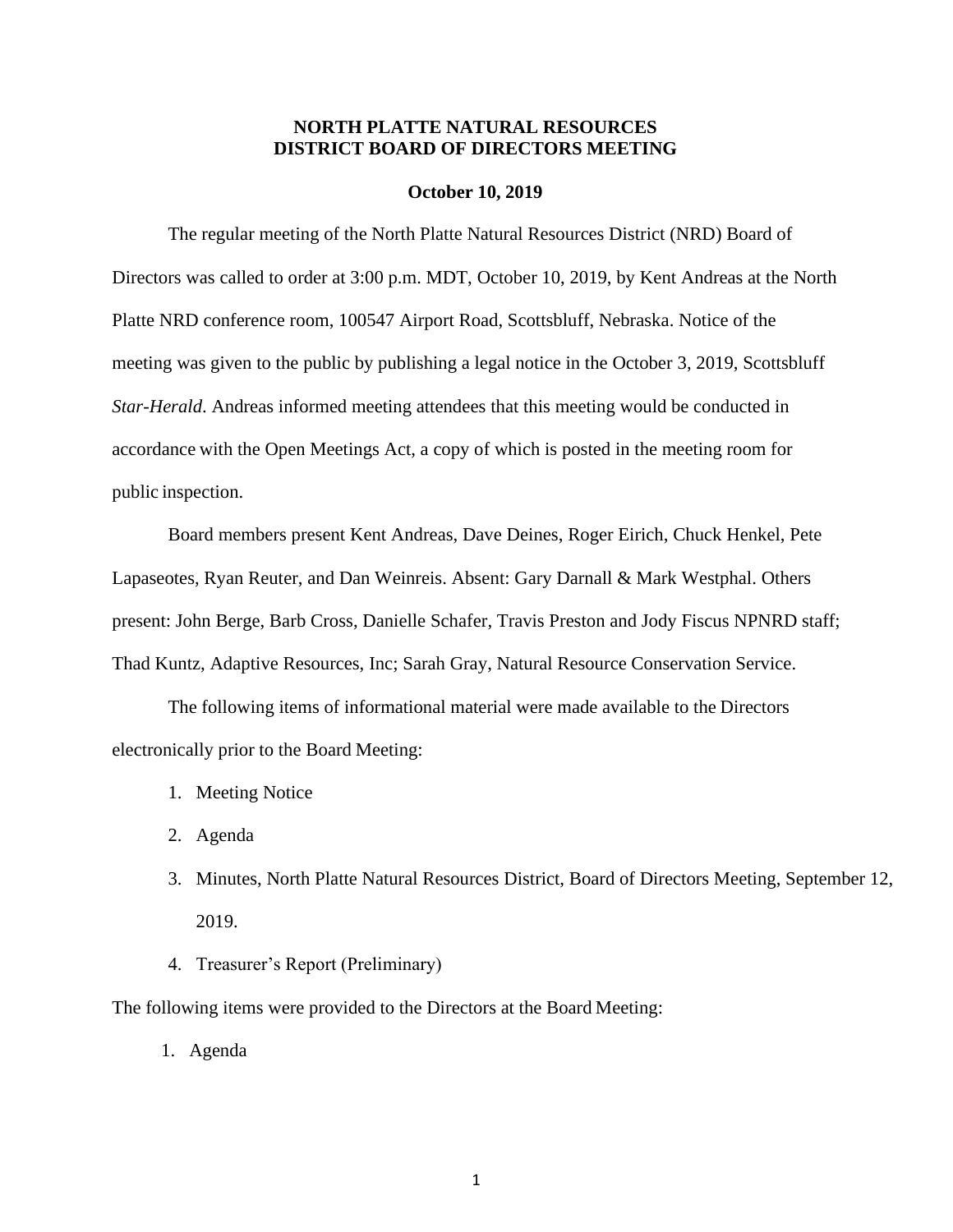- 2. Minutes, North Platte Natural Resources District, Board of Directors Meeting, September 12, 2019.
- 3. Treasurer's Report
- 4. Manager's Report

# **3. Approval of Minutes of Previous Meeting**

The Board reviewed the minutes of the September 12, 2019, regular Board meeting*. Moved by*

*Eirich, seconded by Reuter, to approve the minutes of the September 12, 2019 regular Board* 

### *meeting. Motion passed.*

Ayes: Andreas, Deines, Eirich, Henkel, Lapaseotes, Reuter, Weinreis

Nay: None

Abstain: None

Absent: Darnall, Westphal

## **4. Treasurer's Report and Accounts Payable**

Ryan Reuter reviewed the Treasurer's report with the Board*. Moved by Henkel, seconded by*

*Weinreis, to accept the Treasurer's report and pay the bills as listed. Motion passed.*

Ayes: Andreas, Deines, Eirich, Henkel, Lapaseotes, Reuter, Weinreis

Nay: None

Abstain: None

Absent: Darnall, Westphal

# **5. Comments from the Public**

None

.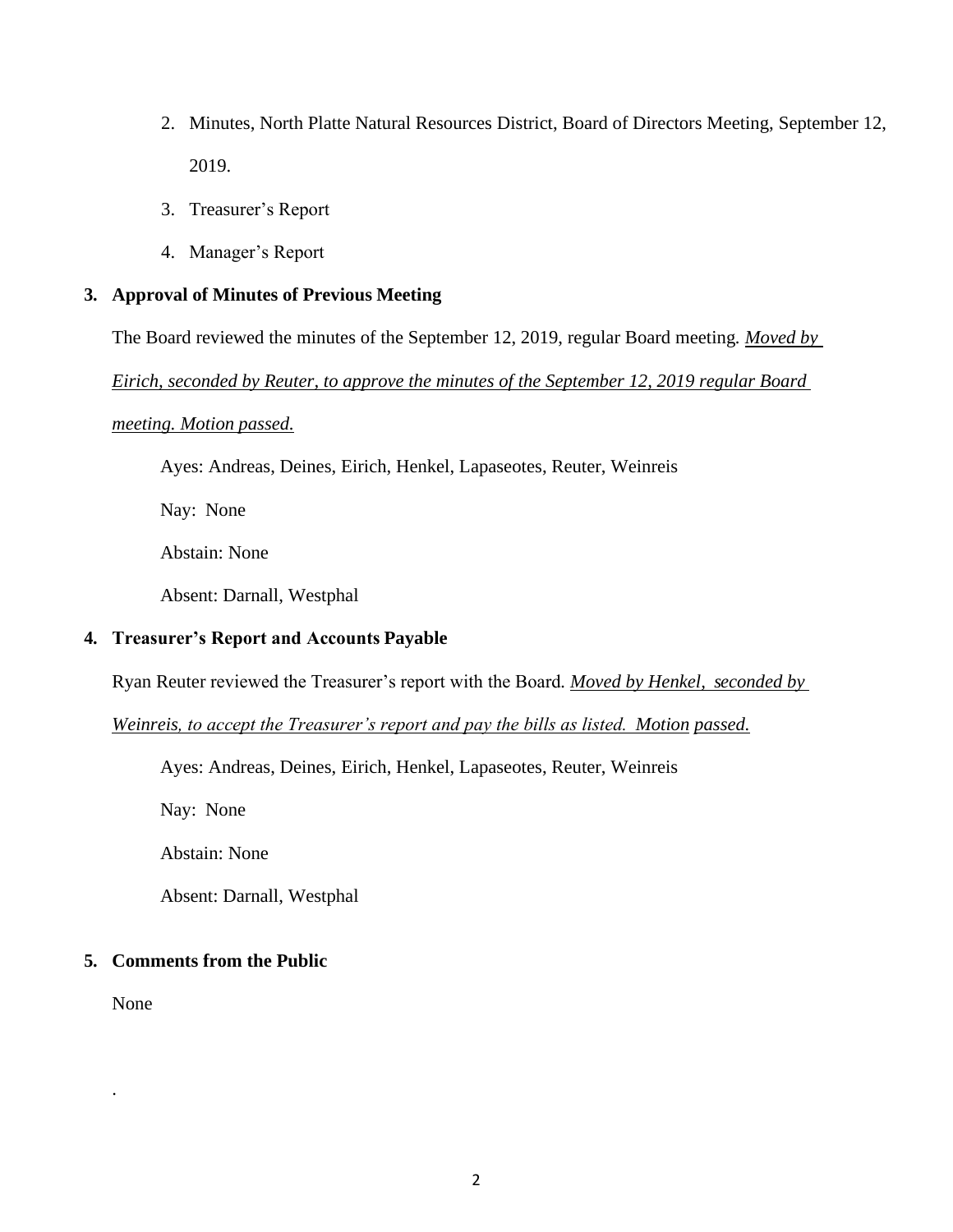#### **6. Manager's Report**

Berge highlighted the following items in his report:

Administration:

Hail Damage – Nearly \$170,000.00 from the August hail storms to include the main building, the shelter and the greenhouse.

Budget tracking – Meeting monthly with department heads to ensure accuracy in reporting.

Projects and Programs:

- Infrastructure Issues Meeting routinely with Senator Stinner and Dennis Strauch to discuss long-term funding options for repairs to the surface water delivery system.
- NRCS Meeting with Craig Derickson and Sarah Gray next week to discuss the MOU and clerk positions.
- Platte River Discussion Berge will be meeting with principals from DNR, CNPPID and NPPD to discuss Platte River issues, particularly excess flows.

Outreach:

Water Tour will be held August 4 and 5. Chamber is working on securing the hotel and bus. NPNRD is working on content.

Nebraska Water Center is working to coincide their Fall Water Issues Conference with the Water Tour.

 LR 211- Berge provided testimony to Senator Stinner's interim study. It seeks ways for the state and political subdivisions to gain access to FEMA climate mitigation dollars.